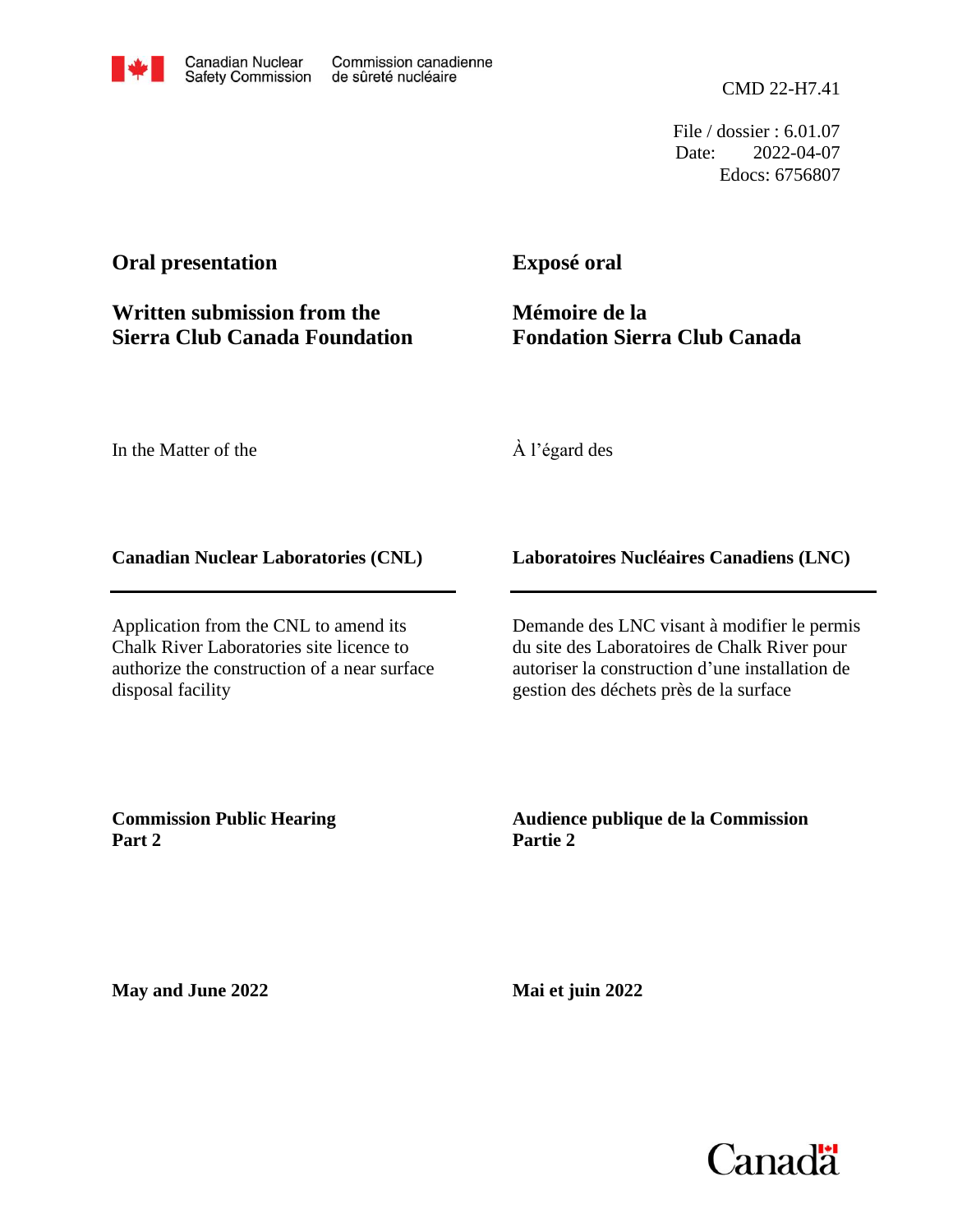

## **Submission for the NSDF licensing hearing (Ref. 2022-H-07) Sierra Club Canada Foundation Written Submission in Advance of Public Hearing Scheduled for April 11, 20222**

### **Choosing the right disposal option(s) for federal legacy nuclear waste**

Commission Member Document CMD 22-H7, prepared by Canadian Nuclear Safety Commission (CNSC) staff for the licensing hearing for the Near Surface Disposal Facility (NSDF) project, says "Only low-level radioactive waste… would be emplaced in the ECM" and that "due to the nature and characteristics of the waste to be disposed in the ECM, near surface disposal is a suitable design." <sup>1</sup> For this to be accepted as true, the NSDF proponent needs to be able to answer the following questions:

- Is there sufficient knowledge of waste characteristics to distinguish between low-level waste and intermediate-level waste at Chalk River, Whiteshell, and other federal nuclear sites?
- Is this knowledge adequate to choose the appropriate disposal option or options (above-ground, near surface, intermediate depth, deep disposal) for federal radioactive wastes?
- Can these wastes be tracked from point of origin to their final and correct disposition?
- Can it be demonstrated that the chosen disposal option(s) will result in acceptable risks to current and future generations?

Risks associated with the NSDF are unacceptable if Canadian Nuclear Laboratories (CNL), the NSDF proponent, cannot demonstrate an adequate understanding of the characteristics of the wastes that it needs to manage. At present, evidence is lacking that the disposal option chosen by CNL (an "engineered containment mound", or "ECM") is appropriate, or that CNL has adequately characterized and tracked the federal wastes that are currently in storage.

CMD 22-H7 contains little information about wastes that would go in the mound. Section 3(1)(j) of the General Nuclear Safety and Control Regulations<sup>2</sup> requires that a licence application include the "name, origin, quantity, form, and volume of any radioactive waste or hazardous waste that may result from the activity to be licensed, including waste that may be stored, managed, processed, or disposed of at the site of the activity to be licensed, and the proposed method for managing and disposing of that waste."

Section 3.3 of the *Safety Case<sup>3</sup>* has a "NSDF Reference Inventory and Licensed Inventory" (Table 3-22) with a list of radionuclides and a "maximum activity" for each. For hazardous wastes, Table 3-23 lists

<sup>2</sup> https://laws-lois.justice.gc.ca/eng/regulations/sor-2000-202/index.html

<sup>1</sup> [https://www.nuclearsafety.gc.ca/eng/the-commission/hearings/cmd/pdf/CMD22/CMD22-H7.pdf,](https://www.nuclearsafety.gc.ca/eng/the-commission/hearings/cmd/pdf/CMD22/CMD22-H7.pdf) p. 52 of 590

<sup>3</sup> https://www.cnl.ca/wp-content/uploads/2021/03/Near\_Surface\_Disposal\_Facility\_Safety\_Case\_Rev\_2.pdf Sierra Club Canada Foundation – CRA Charity # 11914 9789 RR0001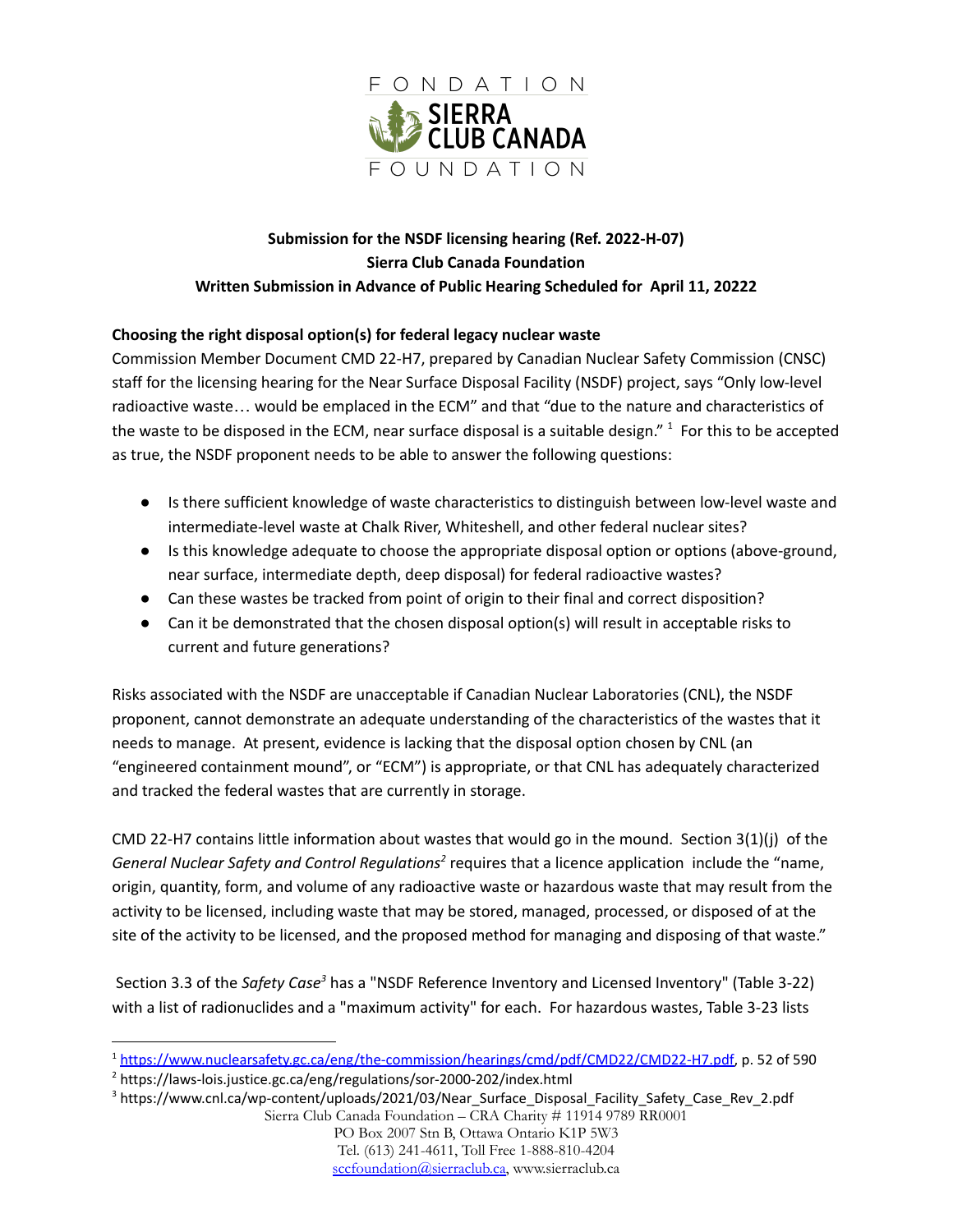"Key Non-Radiological Constituents of Potential Concern" and a "Maximum Estimated Leachable Quantity" for each. But "maximum activity" and "maximum estimated leachable quantity" are not what Section 3(1)(j) requires. "Maximum quantity" is covered by Section 3(1)(c) ("… maximum quantity and form of any nuclear substance…"). For Section 3(i)(j), actual information on name, quantity, form, origin and volume is required. This is not provided in the licence application.

The final NSDF *Environmental Impact Statement* says "Waste to be placed in the ECM will primarily originate from operations and environmental clean-up activities at the CRL site (including legacy radioactive wastes currently stored on the CRL site)."<sup>4</sup> Knowledge of the properties of stored wastes at the Chalk River Laboratories is a key determining factor of the acceptability of the NSDF project. The wastes currently in storage at Chalk River contain most of the radioactivity that Canadian Nuclear Laboratories (CNL) intends to put in the mound. CMD 22-H7 contains essentially no description of the origins of these waste, the current conditions in which they are stored, or, most importantly, their characteristics in terms of mass, volume, radioactivity, and specific radionuclides.

The phrase "only low-level waste" is repeated several times in CMD 22-H7 (e.g., p. 195 of 590). This is the only description of the wastes destined for the NSDF that is found in the Environmental Assessment (EA) Report section of CMD 22-H7.

#### **History of waste characterization at Chalk River Laboratories (CRL)**

In the first several decades during which radioactive wastes were generated, collected and stored at Chalk River Laboratories (CRL), low-level wastes (LLW) and intermediate-level wastes (ILW) were not characterized, labeled, or tracked. Different waste forms and radionuclides were not managed separately. LLW and ILW were stored together in unmarked packages.

The amount of long-lived radionuclides that would cause LLW to become ILW is low. Mixing a small amount of ILW with LLW – in particular, "alpha emitting radionuclides that will not decay to a level of activity concentration acceptable for near surface disposal during the time for which institutional controls can be relied upon" -- should dictate that waste will be classified as ILW.<sup>5</sup>

It was only in the mid-1990s that CRL started to classify wastes according to where they would best be stored and possibly disposed of. This classification was based on estimated waste characteristics (not actual waste characteristics). Prior to the 1990s, wastes were placed into storage based on where they were generated, the radiation field they emanated, and the size, shape and weight of packages.

Wastes were NOT classified as LLW and ILW. Wastes that were contaminated with long-lived radionuclides and did not have measurable radiation fields were mixed with low radiation field LLW. The thinking was that low-radiation-field waste was equivalent to low-activity waste. But low- radiation-field waste can have levels of long-lived radionuclides that preclude their disposal in a facility like the NSDF.

<sup>4</sup> [https://www.cnl.ca/wp-content/uploads/2020/12/NSDF\\_EIS\\_Rev2\\_Volume2\\_EIS-Report.pdf](https://www.cnl.ca/wp-content/uploads/2020/12/NSDF_EIS_Rev2_Volume2_EIS-Report.pdf) (p. 185 of 1661)

<sup>&</sup>lt;sup>5</sup> [https://www-pub.iaea.org/MTCD/Publications/PDF/Pub1419\\_web.pdf](https://www-pub.iaea.org/MTCD/Publications/PDF/Pub1419_web.pdf), p.6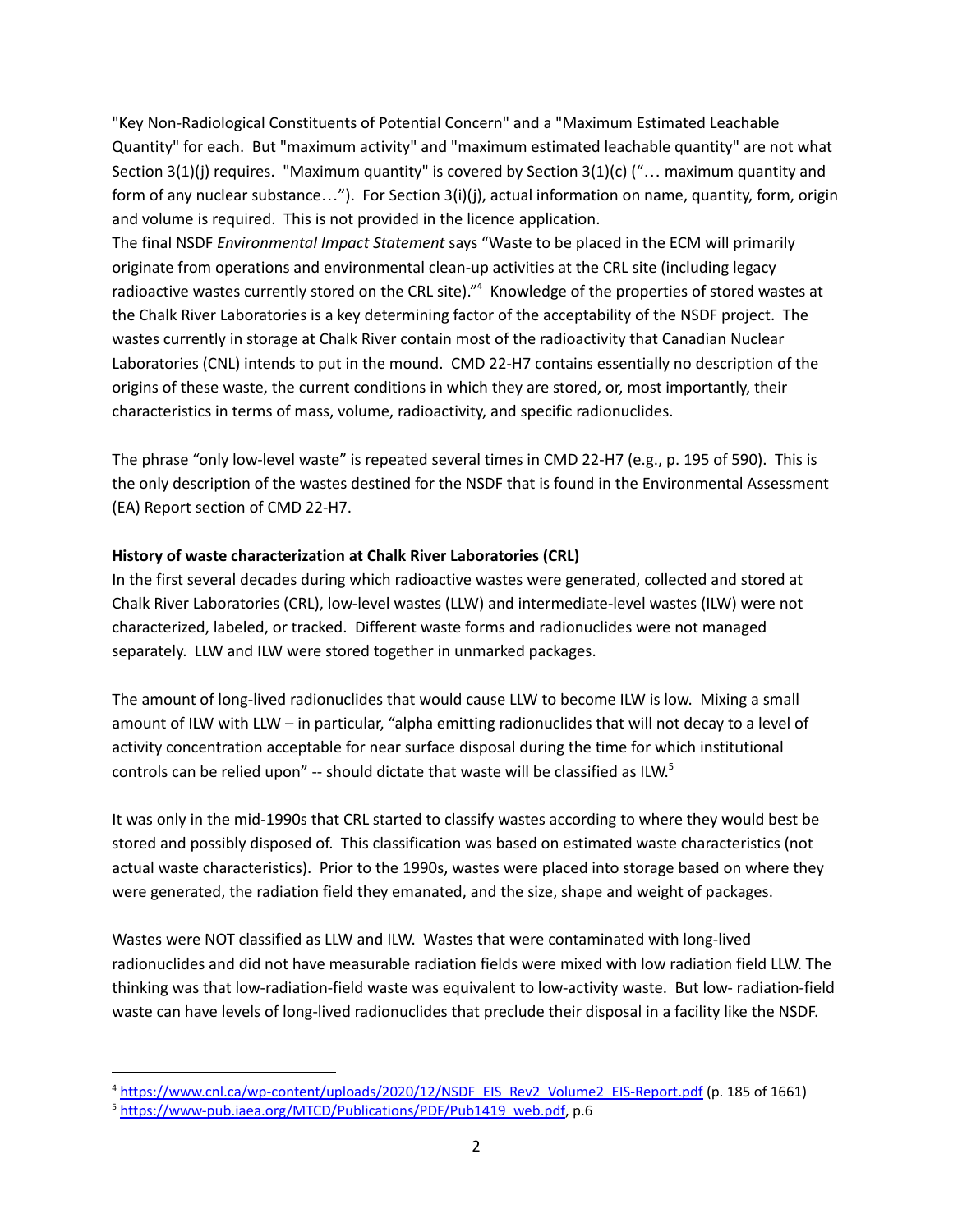CNL appears to have plans to put this waste into the NSDF without accurately measuring its content of long-lived radionuclides. CNL has not been forthcoming about the huge effort required to adequately characterize its stored waste, much of it an unsegregated, unmarked, uncharacterized, mixture of LLW and ILW. Adequate characterization is absolutely essential if CNL wishes to proceed with an above-ground, landfill-type disposal option.

Even CNL admits that there is some ILW on site that will require a non-surface disposal option. The CNSC should advise CNL and Atomic Energy of Canada Limited (AECL) to consider a non-surface alternative for the five decades worth of uncharacterized, mixed LLW and ILW found at CRL and other AECL properties.

Inadequate past practices make it extremely difficult for anyone to determine how much LLW and ILW has been stored on AECL properties. The volume estimates of federal ILW and federal LLW in Canada's *Seventh Canadian National Report for the Joint Convention* are suspect. Comparing the Seventh and Sixth Joint Convention reports, Canada now claims a 95% reduction in federal ILW volumes. A footnote to Table D.8, Inventory of L&ILW in storage in Canada as of December 31, 2019, explains:

"Prior estimates were based on a conservative assumption that all waste stored within a structure that could contain ILW would be categorized as ILW until better characterization data became available. Between 2016 and 2019, retrieval and processing operations were conducted on selected legacy wastes in storage, and records were verified to extrapolate the current volumes." 6

This new "extrapolation" of greatly reduced ILW volumes in the 2019 *Joint Convention* report relative to the 2016 *Joint Convention* report is suspect. Using these new estimates as a basis for estimating the NSDF inventory and suitability for putting wastes in the NSDF has dangerous implications for safety.

#### **Retention of waste records for the NSDF Project**

CMD 22-H7 (p. 34) says "For the proposed NSDF, the key requirements come directly from the *Class I Nuclear Facilities Regulations* and the *General Nuclear Safety and Control Regulations* (GNSCR) as well as other applicable requirements from the NSCA." Retention of waste records is a requirement of section 14(2) of the *Class I Nuclear Facilities Regulations*: (Records to Be Kept and Retained - 14 (2) Every licensee who operates a Class I nuclear facility shall keep a record of... (d) the nature and amount of radiation, nuclear substances and hazardous substances within the nuclear facility).

CNL suggests that this requirement does not apply to the NSDF project. Table B-1, C*oncordance Table for Class I Nuclear Facilities Regulations,* in the S*afety Case* says (page 569):

6

https://nuclearsafety.gc.ca/eng/resources/publications/reports/jointconvention/seventh-report/seventh-report-joi nt-convention.cfm#:~:text=Canada's%20Seventh%20National%20Report%20demonstrates,%2C%20to%20March%2 031%2C%202020.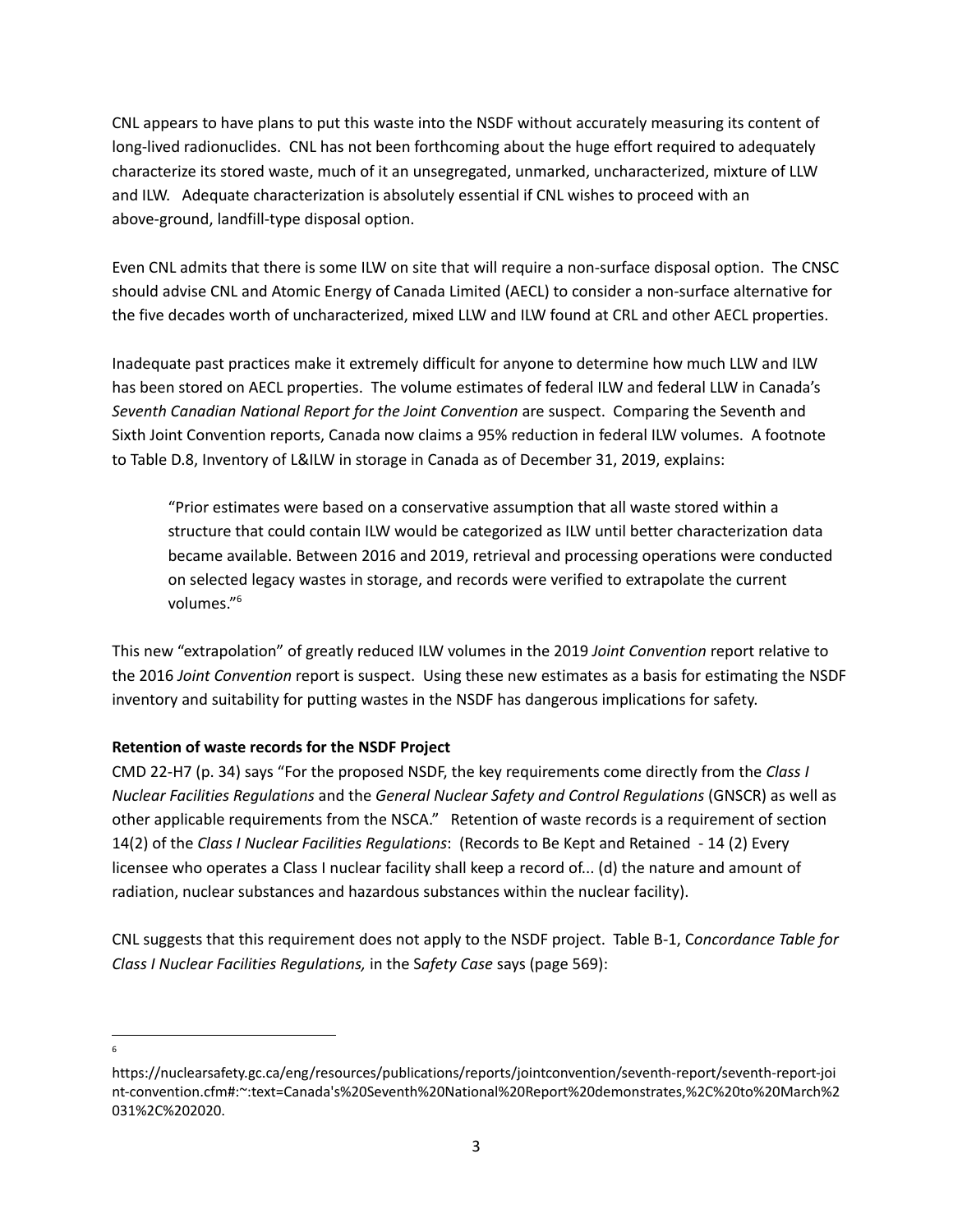Records to be kept and retained: Not applicable to the NSDF Project.<sup>7</sup>

#### **Waste from research facilities**

IAEA General Safety Guide GSG-1, *Classification of Radioactive Waste,* devotes special attention to waste from research reactors such as those at the Chalk River Laboratories (CRL). It says "The waste generated by research reactors and from some disused radioactive sources is particularly significant because, owing to its level of activity concentration and to the half-lives of the radionuclides, it does not meet the waste acceptance criteria of near surface disposal facilities." GSG-1 adds that

"Research facilities (e.g. hot cell chains, glovebox chains) or pilot plants for checking fuel fabrication processes (particularly the fabrication of mixed uranium plutonium oxides, known as MOX), for fuel reprocessing (particularly advanced schemes), and for post-irradiation examinations, as well as their analytical laboratories, generate types of waste that, often, are different from the typical waste generated by industrial plants. Owing to the presence of non-negligible amounts of long lived alpha emitters, waste from research facilities generally belongs to the ILW class and even, in some circumstances, to the HLW class."<sup>8</sup>

This accurately describes the origins of the varied waste types at CRL. Such a description is lacking in CMD 22-H7 or in key documents produced by CNL such as the *Environmental Impact Statement* and *Safety Case*, despite the requirement in Section 3(1)(j) of the *General Nuclear Safety and Control Regulations* to provide information on the "origin" of nuclear substances in a licence application.

CNL's partial list of radionuclides destined for the mound indicates that 25 of the 31 radionuclides are long-lived, with half-lives ranging from 1,600 to 14 billion years. This list includes non-negligible amounts of long lived alpha emitters such as uranium-233 and plutonium-239, produced for the U.S. nuclear weapons program through reprocessing activities.

By comparing the unconditional clearance levels in Schedule 2 of the *Nuclear Substances and Radiation* Devices Regulations<sup>9</sup> to the Radionuclide Concentration Limits in Table 4 of the NSDF *Waste Acceptance Criteria* 10 (WAC), one can conclude that long-lived radionuclides proposed for disposal – if present in packaged wastes at maximum permitted limits – would not decay to clearance levels for thousands to millions of years. At 1,600 years post-closure, the entire contents of the mound would exceed unconditional clearance levels by more than five-fold, even if all radionuclides were evenly distributed throughout. Hence removal from regulatory control would not be possible for millennia.

<sup>&</sup>lt;sup>7</sup> https://www.cnl.ca/wp-content/uploads/2021/03/Near\_Surface\_Disposal\_Facility\_Safety\_Case\_Rev\_2.pdf

<sup>&</sup>lt;sup>8</sup> [https://www-pub.iaea.org/MTCD/Publications/PDF/Pub1419\\_web.pdf](https://www-pub.iaea.org/MTCD/Publications/PDF/Pub1419_web.pdf), p. 38

<sup>10</sup> <sup>9</sup> https://laws-lois.justice.gc.ca/eng/regulations/sor-2000-207/index.html

https://www.cnl.ca/wp-content/uploads/2021/03/Near-Surface-Disposal-Facility-Waste-Acceptance-Criteria-Rev-4 \_EN.pdf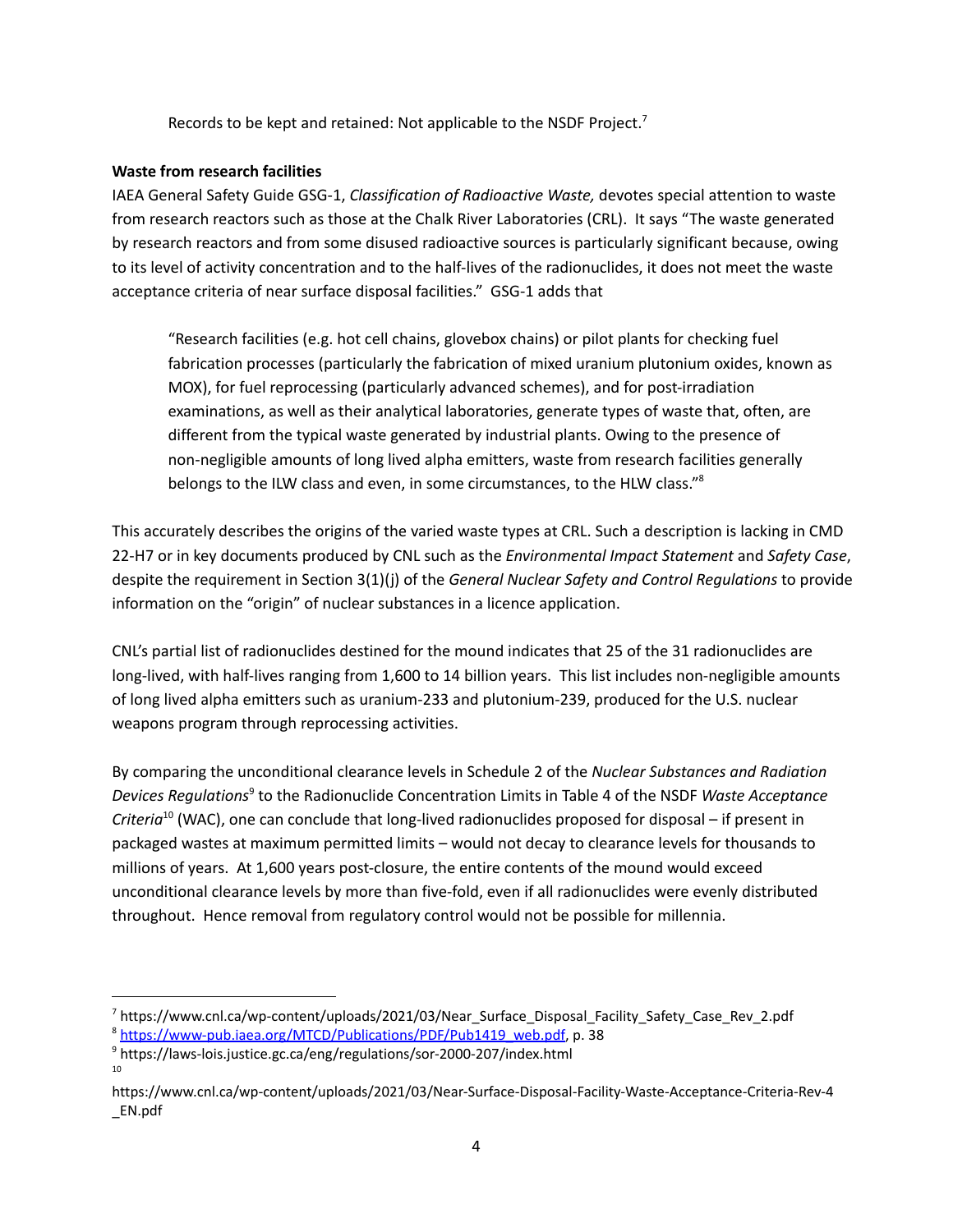IAEA safety standard SSR-5, *Disposal of Radioactive Waste* says the task of developing a safe disposal facility "has to be undertaken in consideration of… the characteristics and quantities of the radioactive waste to be disposed of." <sup>11</sup> SSR-5 requires "confirmation at a national level of the need for disposal facilities of different types; specification of the steps in development and licensing of facilities of different types… and provision of independent regulatory functions relating to a planned disposal facility." SSR-5 adds that "This requirement derives from a principle established in the Fundamental Safety Principles… It is also stipulated under the terms of the Joint Convention."  $^{12}$ 

#### **Siting of a disposal facility for the federal government's radioactive waste**

The "Site Section Evaluation" in CMD 22-H7 (Section 3.1, pages 36-37 of 590) gives inadequate consideration to deficiencies in the proponent's siting process. Serious problems with the chosen site should have disqualified it during the site characterization stage

IAEA Specific Safety Guide SSG-29, *Near Surface Disposal Facilities for Radioactive Waste*, says that siting is a "fundamentally important activity in the disposal of radioactive waste." SSG-29 recognizes four stages in the siting process: (1) A conceptual and planning stage; (2) An area survey stage, leading to the selection of one or more sites for more detailed consideration; (3) A site investigation stage of detailed site specific studies and site characterization; (4) A site confirmation stage.<sup>13</sup>

The NSDF siting process made the critical error of skipping the first two stages.

The *NSDF Site Selection Report* says "The alternatives considered feasible for locating the NSDF were On-site, at CRL, or Off-site at WL or the NPD reactor site." It adds that "close proximity of the CRL site to the legacy and future decommissioning waste" and "cost of transporting waste from CRL to an Off-site location (economic feasibility)" were "key differentiating factors" in the site selection process.<sup>14</sup>

The NSDF siting process did not include consideration of any locations other than Atomic Energy of Canada (AECL) properties at Chalk River and Rolphton (which are immediately adjacent to the Ottawa River, a drinking source for millions of Canadians), and AECL's Whiteshell Laboratories on the Winnipeg River. Proximity to contaminated structures awaiting demolition at AECL's Chalk River Laboratories—not environmental protection—was the priority in the siting of the NSDF.

The NSDF proponent did not consider sites on the adjacent Garrison Petawawa property owned by the Department of National Defence (DND). This large (9080-hectare) federal property includes Petawawa deltaic sands characterized by "lithological homogeneity both over large areas and through great thicknesses." 15

<sup>11</sup> <https://www.iaea.org/publications/8420/disposal-of-radioactive-waste>, p. 19

 $12$  Ibid, p. 17

<sup>&</sup>lt;sup>13</sup> [https://www-pub.iaea.org/MTCD/Publications/PDF/Pub1637\\_web.pdf](https://www-pub.iaea.org/MTCD/Publications/PDF/Pub1637_web.pdf), p.83

<sup>14</sup> *NSDF Site Selection Report* 232-10300-TN-001 Revision 2 (p. 12 of 44)

<sup>15</sup> Peter T. Hanley, *The Surficial Geology and River Terraces of Allumette Island and Adjacent Parts of Ontario And Quebec*, file:///C:/Users/User/Downloads/EC55808.PDF.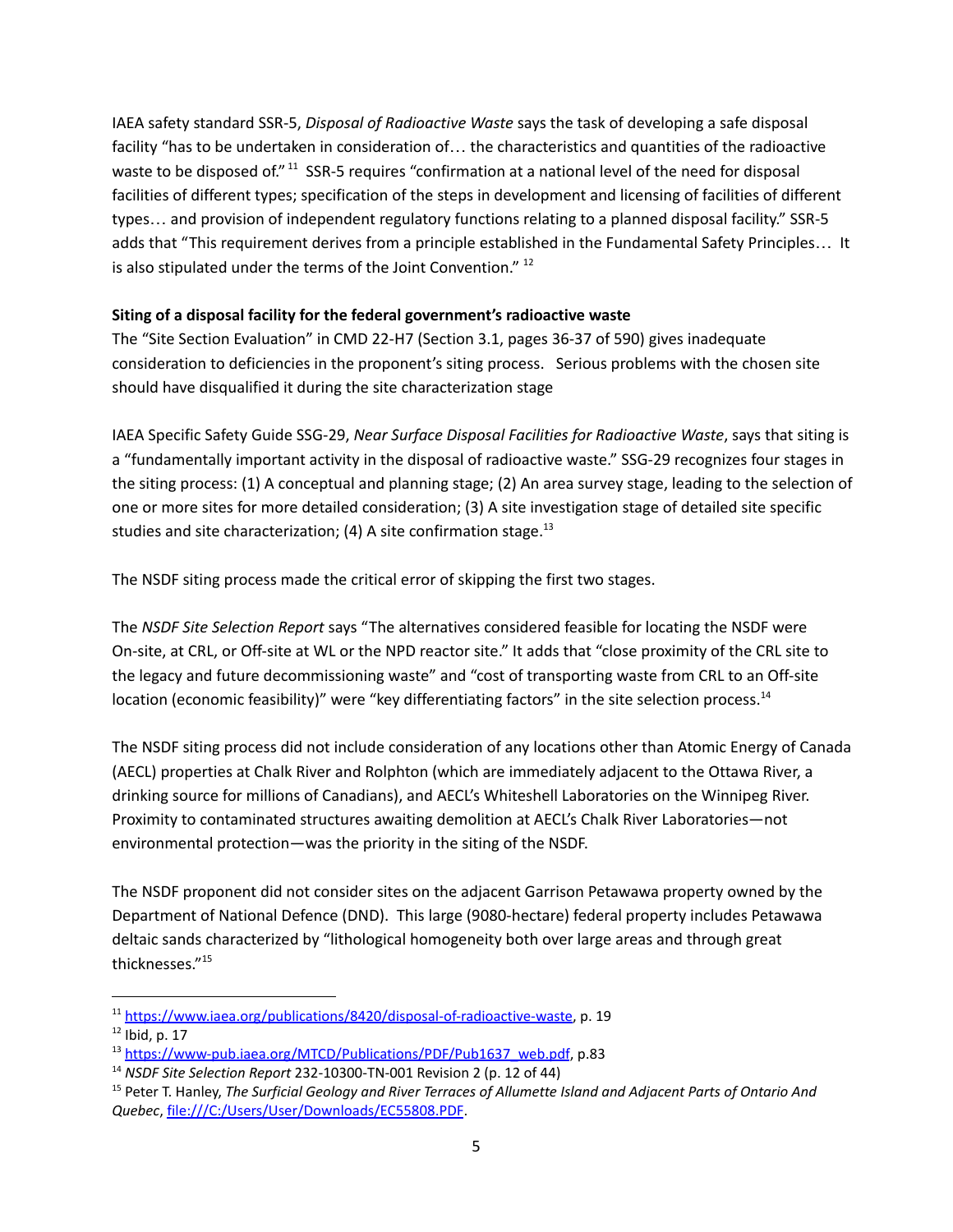The Petawawa deltaic sands on this federal property provide potential locations for an in-ground near surface disposal facility – a concrete vault. Such a facility could be properly sized to address a larger proportion of the federal nuclear legacy waste than the proposed NSDF. A concrete vault located further from the Ottawa River would reduce risks of leakage and surface water contamination, eliminate costs associated with waste sorting and segregation, and not entail a significant increase in transportation costs.

The 3700-hectare CRL site is characterized by a high water table and is therefore unsuitable for in-ground facilities (CMD 22-H7, p. 37 of 590). The proponent should be required to consider alternative sites that would avoid groundwater contamination and discharge of radioactive and hazardous substances close to a major water body used by millions of downstream residents.

Despite the high water table at the proposed site for the NSDF, a portion of this facility would in fact be in-ground and would require rock blasting during construction. CMD 22-H7 (p. 18 of 590) says "Slope depressurization accompanied by rock blasting (depth ranges from 1 to 8 m) will be needed to drain groundwater within the rock mass and lower groundwater elevations beneath the ECM footprint."

Environmental impacts (e.g., fracturing of the underlying bedrock) of slope depressurization and rock blasting activities have not been assessed. The possibility that "horizontal drains … drilled in the rock mass to lower the water table" could in future become conduits for rapid transport of contaminated leachate to downslope water bodies has not been considered. No references or evidence are provided to verify that slope depressurization would be effective in lowering the water table. The high water table should have eliminated the proposed site from further consideration during the site characterization stage.

Section 5.3.1.4.2.1 (Regional Geological Conditions – Bedrock) of the NSDF *Environmental Impact Statement* says that the southern portion of the chosen site for the mound is underlain by a feature categorized in 1994 as a "high-probability" fracture zone," ten meters wide and over a kilometer long – a potential groundwater flow pathway with "permeability values several orders of magnitude greater than bulk rock mass." 16

CMD 22-H7 (p. 124 of 590) says "CNSC staff review of the NSDF safety case identified that uncertainties on fracture zones in the bedrock at the NSDF site remain," adding that "further geological verification will be undertaken during the construction phase."

Awarding a construction licence for a permanent radioactive waste disposal facility at a site with a significant probability of having unsuitable geological characteristics could waste large sums of public money and create unacceptable safety risks. Poor quality bedrock should have eliminated the proposed site from further consideration during the site characterization stage.

<sup>&</sup>lt;sup>16</sup> [https://www.cnl.ca/wp-content/uploads/2020/12/NSDF\\_EIS\\_Rev2\\_Volume2\\_EIS-Report.pdf,](https://www.cnl.ca/wp-content/uploads/2020/12/NSDF_EIS_Rev2_Volume2_EIS-Report.pdf) p. 404 of 1661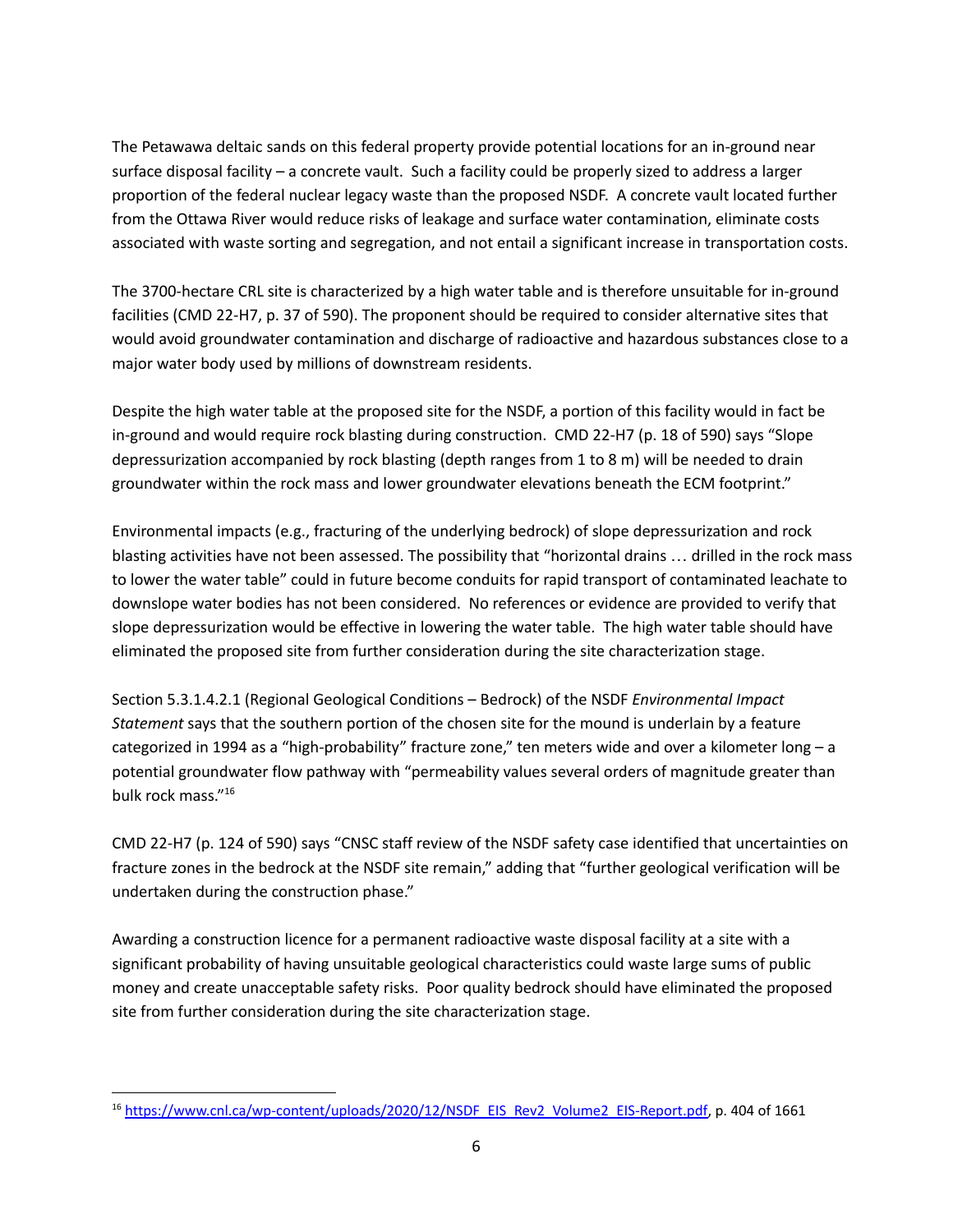The original site selection criteria announced by the proponent would have excluded any site with more than a 10% slope. According to the *NSDF Site Selection Report*), the slope criterion was changed to 25% to allow construction of the proposed NSDF facility on the side of a hill.<sup>17</sup> The excessive slope should have eliminated the proposed site from further consideration early in the siting process.

The chosen site is on a hillside, in an area with a high water table, on fractured bedrock, adjacent to wetlands that drain into Perch Creek 50 metres from the base of the hill (Perch Creek drains into the Ottawa River one kilometre away). This would not appear to be an acceptable site for a radioactive waste disposal facility.

## **Elected government officials should decide if reduced costs of a radioactive waste disposal facility can justify increased risks to people and the environment.**

The decision on benefits and risks associated with the NSDF Project - Canada's first proposed permanent disposal facility for man-made radionuclides produced by nuclear reactors – should be taken at the highest levels of government, not by the regulatory body.

Principle 4 of the IAEA *Fundamental Safety Principles* should be applied to the NSDF proposal: "For facilities and activities to be considered justified, the benefits that they yield must outweigh the radiation risks to which they give rise."<sup>18</sup>

The IAEA says decision makers must "make informed judgements and must determine how best to balance the benefits of an action or an activity against the associated radiation risks and any other detrimental impacts to which it gives rise."<sup>19</sup> It says "In many cases, decisions relating to benefit and risk are taken at the highest levels of government" but "In other cases, the regulatory body may determine whether proposed facilities and activities are justified."<sup>20</sup>

Language used in CMD 22-H7 such as "dose optimization" (p. 55 of 590), "dose acceptance criterion" (p. 57 of 590), "bounding doses" (p. 275 of 590), and "trigger values for radiation doses in receiving environments" (p. 296 of 590) suggests "optimizing" radiation exposures from the NSDF. This implies a trade-off of cost savings versus health risks. The CNSC here assumes that public radiation exposures from a disposal facility can be "acceptable".

This raises ethical issues. Unlike electricity generated by a nuclear power plant, or medical knowledge generated by an x-ray, exposure to radiation from a waste disposal facility yields no compensating benefit.

IAEA Specific Safety Requirements SSR-5, *Disposal of Radioactive Waste*, says: "No releases of radionuclides, or only very minor releases (such as small amounts of gaseous radionuclides), may be

<sup>17</sup> *NSDF Site Selection Report* 232-10300-TN-001 Revision 2 (p. 16 of 44)

<sup>&</sup>lt;sup>18</sup> [https://www-pub.iaea.org/MTCD/Publications/PDF/Pub1273\\_web.pdf](https://www-pub.iaea.org/MTCD/Publications/PDF/Pub1273_web.pdf), p.10

 $19$  Ibid, p.2

<sup>20</sup> Ibid, p. 10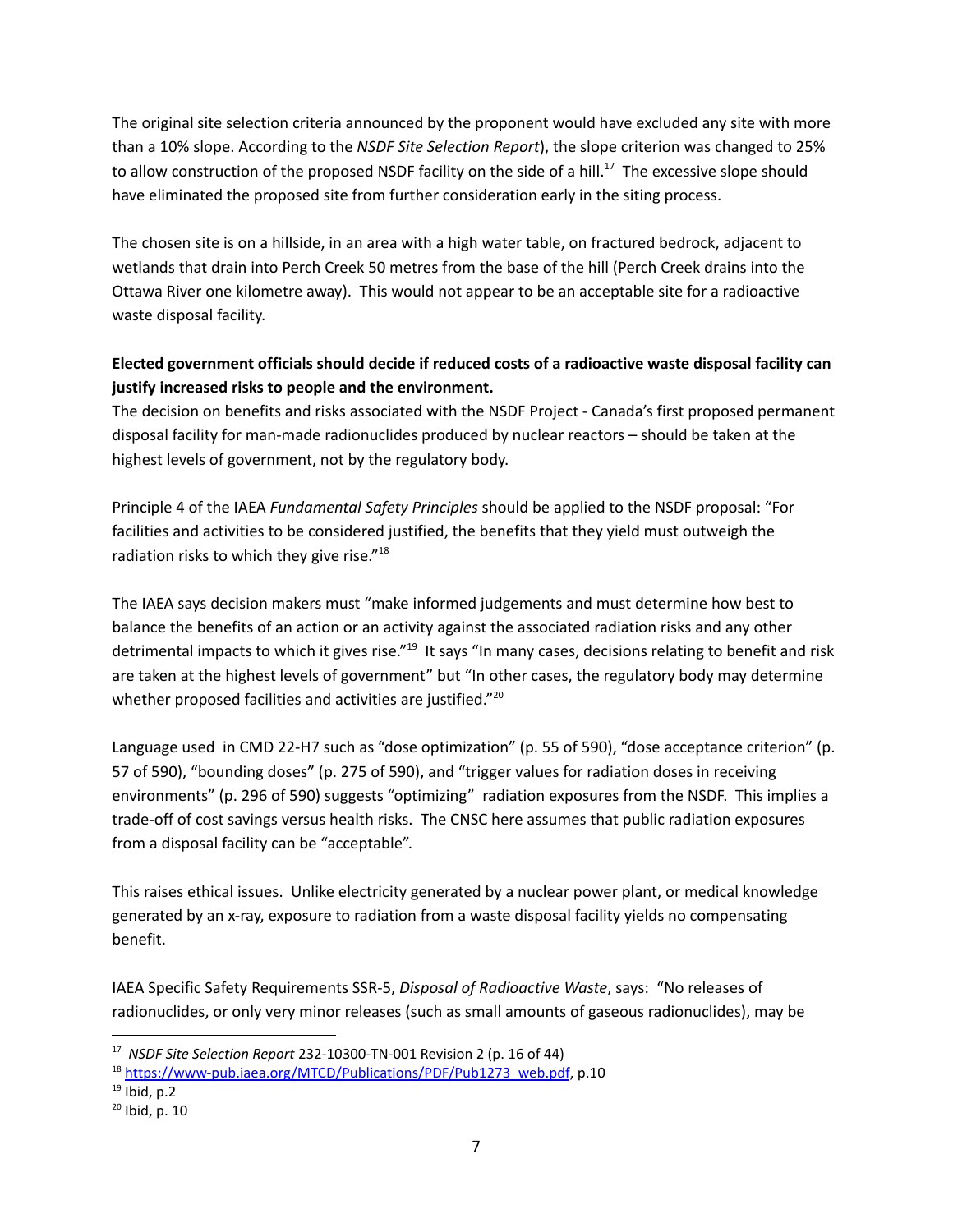expected during the normal operation of a radioactive waste disposal facility and hence there will not be any significant doses to members of the public."<sup>21</sup>

The 2017 *NSDF Environmental Impact Statement* examined the trade-off between the speed and cost of constructing a disposal facility, versus its ability to contain wastes. It admitted that, compared to a landfill, a geological facility "would provide increased barriers for potential releases to the environment in the long-term."<sup>22</sup> But it argued that constructing a geological facility would be an order of magnitude more expensive and "would delay the start of operations beyond 2020."<sup>23</sup> It concluded that "reduced cost is more preferable as it further contributes to the reduction of the cost of laboratory operations."<sup>24</sup>

It appears that cost savings are the motivation for recommending a design and location for a disposal facility for the federal government's radioactive wastes that would result in long-term exposures to members of the public to a wide variety of radioactive and hazardous substances. CMD 22-H7 states (on p. 38 of 590) that "facility lifecycle costs [are] not factored into CNSC staff's review."

Given that the proposed facility would be funded by the Government of Canada, and would mostly contain federal radioactive wastes, a careful examination of the costs and alternative means of long-term management of the federal radioactive waste liability is warranted.

#### **Costs and environmental effects associated with alternative waste disposal technologies**

Section 19(1)(g) of CEAA 2012 states that "The environmental assessment of a designated project must take into account… alternative means of carrying out the designated project that are technically and economically feasible and the environmental effects of any such alternative means."

Figure ES-1 in *Nuclear Waste Management Organization - Integrated Strategy for Radioactive Waste Cost Estimate* indicates that the cost of radioactive waste disposal in an engineered containment mound is around \$2500 per cubic meter of waste. The cost for disposal in a concrete vault or a shallow rock cavern would be twice as high, at around \$5000/m<sup>3</sup>.<sup>25</sup>



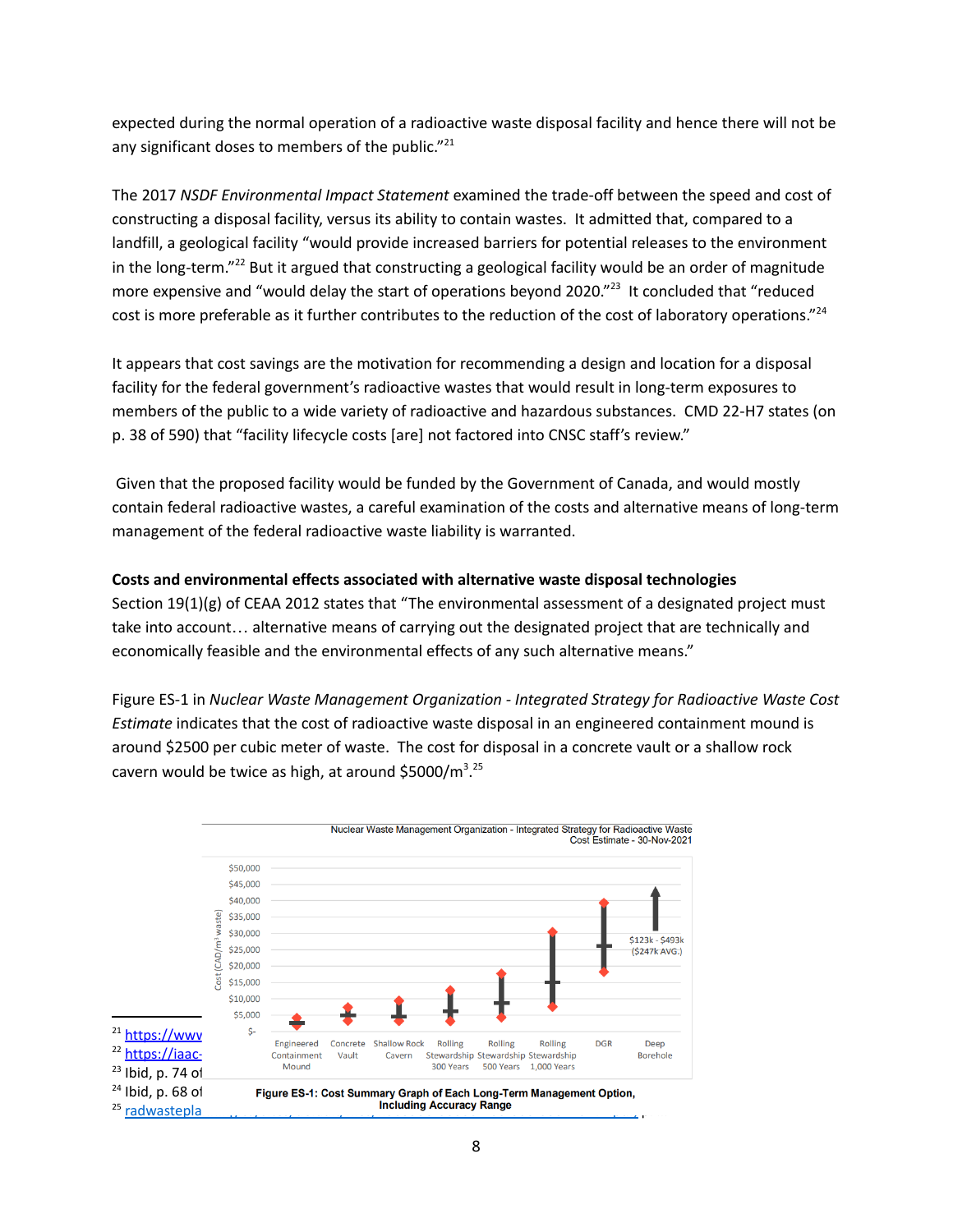According to Figure 4-5 in *Nuclear Waste Management Organization - Integrated Strategy for Radioactive Waste Project Report*, much of the current radioactive waste inventory may be unsuitable for disposal in an engineered containment mound.<sup>26</sup> Table 4-1 in this report indicates that the need for accurate waste characterization related to a specific safety case creates this uncertainty about the total waste volume suitable for disposal in an engineered containment mound.<sup>27</sup>



H365930-00000-200-066-0001, Rev. 0 Page 23

A February 2020 *Waste Characterization* document prepared by AECOM for CNL says that "Most of the waste to be disposed of in the NSDF has not yet been characterized or generated. The properties of future waste streams are currently based on projections using known existing waste streams that have been characterized to some extent. This necessarily introduces uncertainties into the waste characterization." 28

An engineered containment mound may be the cheapest option for radioactive waste disposal. But because most of the waste to be disposed of in the NSDF is not characterized or generated, costs would be higher owing to the need for extensive waste segregation, sorting and characterization. This need would create operational delays and increased worker radiation exposures as well as increased costs.

<sup>&</sup>lt;sup>26</sup> radwasteplanning.ca/sites/default/files/project\_report.pdf, p. 23

 $27$  Ibid, p. 22

<sup>28</sup> AECOM, *Canadian Nuclear Laboratories Near Surface Disposal Facility Design and Consulting Services Waste Characterization* 232-508600-REPT-002 Deliverable 1.1, Revision 4, February 2020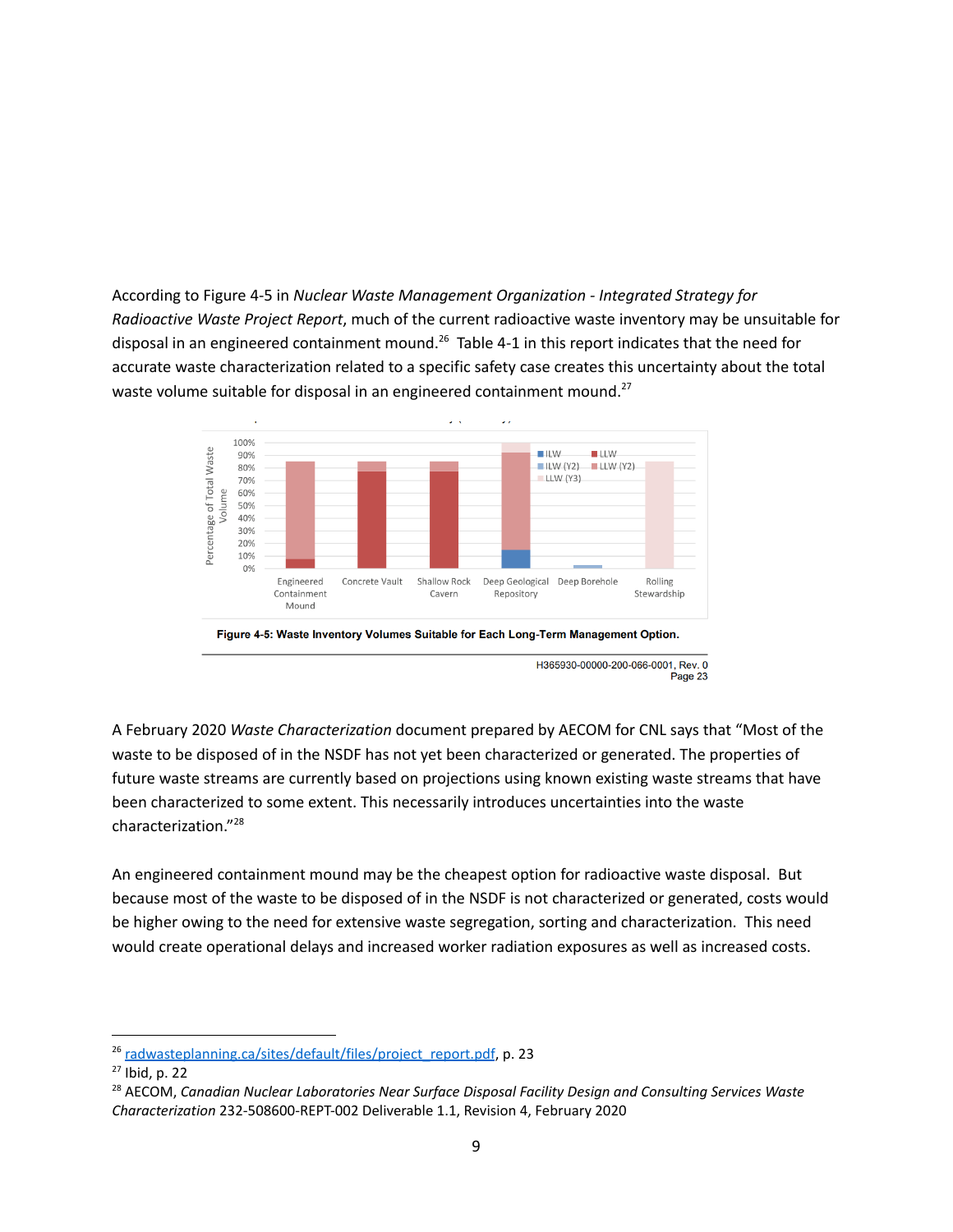Use of other options such as such as a concrete vault or shallow rock cavern would still require accurate waste characterization, but would not require the degree of waste segregation and sorting activities associated with a mound.

As noted above, the average cost for waste disposal in an engineered containment mound is \$2500 per cubic meter (m<sup>3</sup>) of waste. This suggests that the \$750 million estimate (p. 280 of the Safety Case<sup>29</sup>) for disposal of a million cubic meters of waste in the NSDF, which translates to \$750 per m<sup>3</sup>, may be a 5-fold underestimate, even without taking into account the added costs of segregation and sorting.

High uncertainty about total costs and how much of the federal legacy nuclear waste could go in an engineered containment mound is a major disadvantage of the NSDF project. This adds to other disadvantages such as the greater likelihood of waste releases from a mound.

The "Alternative Means" section of the *Environmental Assessment Report* in CMD 22-H7 (pages 225-230 of 590) does not address these matters. They are central to understanding the environmental effects of the different waste disposal options in the above-cited reports.

These reports were contracted for by the Nuclear Waste Management Organization (NWMO) pursuant to a request by the Minister of Natural Resources Canada to lead the development of an integrated, long-term strategy for low- and intermediate-level radioactive waste in Canada. Note that the NWMO reports assume that federal low-level waste will go in the NSDF and that intermediate-level waste will be "entombed" in shut-down federal reactors at Rolphton, ON and Pinawa, MB. $^{30}$ 

Sierra Club Canada Foundation does not endorse the NWMO-led effort to develop an integrated waste strategy. We believe that the Government of Canada itself should be leading this effort, and not the NWMO, a nuclear industry organization. However, we note that the NWMO reports cited in this submission were prepared by independent consultants.

#### **Final remarks**

31

Four current initiatives are relevant to the long-term management of radioactive wastes generated by the 75 years of federal nuclear research and development. These are:

- $\bullet$  Development of an integrated radioactive waste strategy for Canada;<sup>31</sup>
- The modernization of Canada's policy on radioactive waste;<sup>32</sup>

<sup>&</sup>lt;sup>29</sup> [https://www.cnl.ca/wp-content/uploads/2021/03/Near\\_Surface\\_Disposal\\_Facility\\_Safety\\_Case\\_Rev\\_2.pdf](https://www.cnl.ca/wp-content/uploads/2021/03/Near_Surface_Disposal_Facility_Safety_Case_Rev_2.pdf)

<sup>&</sup>lt;sup>30</sup> radwasteplanning.ca/sites/default/files/project\_report.pdf, p. 3

wmo.ca/en/More-information/News-and-Activities/2020/11/12/16/33/NWMO-asked-to-lead-development-of-an-i ntegrated-radioactive-waste-management-strategy-for-Canada

<sup>32</sup> <https://www.rncanengagenrcan.ca/en/collections/modernizing-canadas-radioactive-waste-policy>